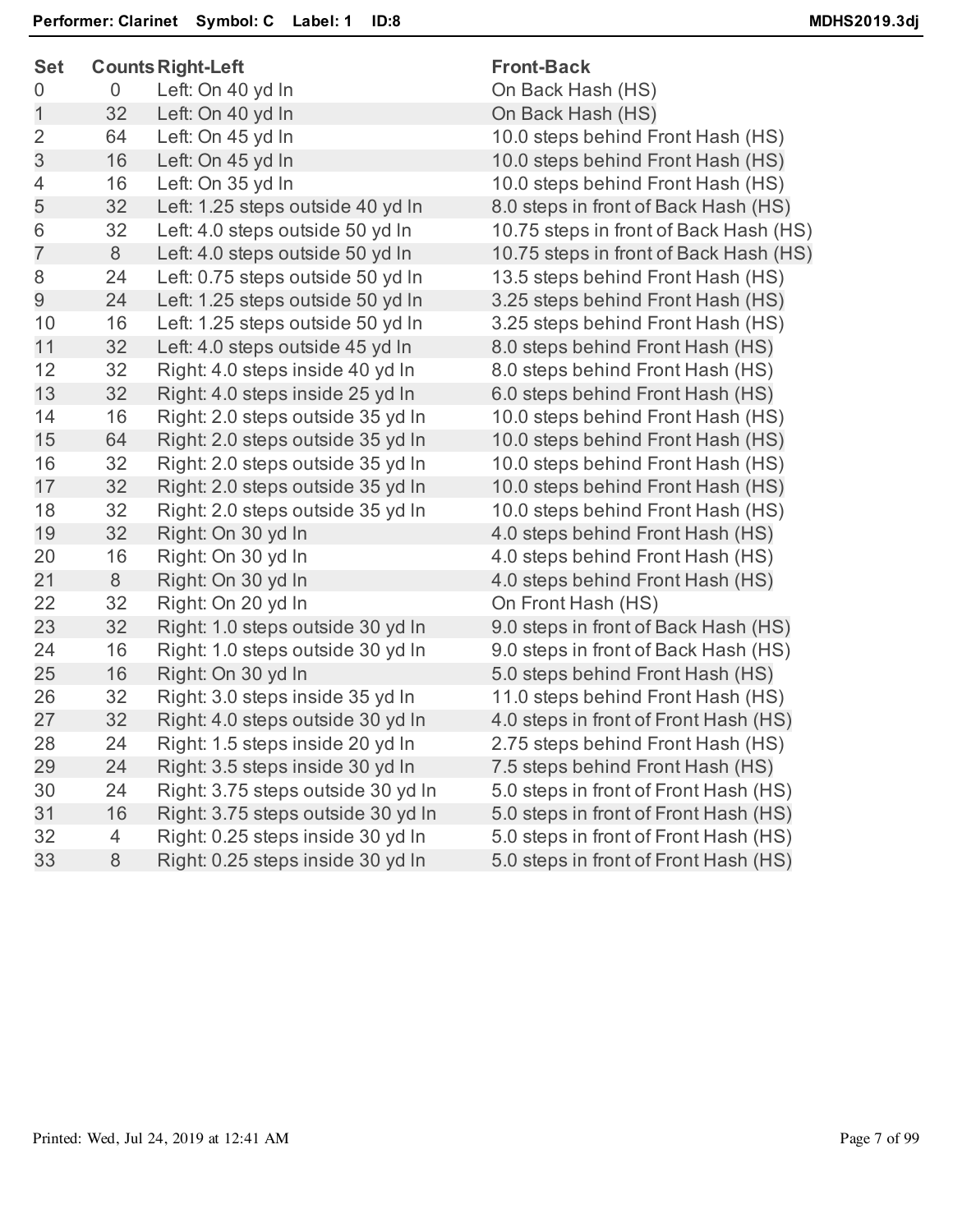| <b>Set</b>     |                | <b>Counts Right-Left</b>           | <b>Front-Back</b>                      |
|----------------|----------------|------------------------------------|----------------------------------------|
| 0              | $\overline{0}$ | Left: On 45 yd In                  | On Back Hash (HS)                      |
| 1              | 32             | Left: On 45 yd In                  | On Back Hash (HS)                      |
| $\overline{2}$ | 64             | Left: 4.0 steps outside 50 yd In   | 10.0 steps behind Front Hash (HS)      |
| 3              | 16             | Left: 4.0 steps outside 50 yd In   | 10.0 steps behind Front Hash (HS)      |
| 4              | 16             | Left: 4.0 steps outside 40 yd In   | 10.0 steps behind Front Hash (HS)      |
| 5              | 32             | Left: 1.5 steps inside 40 yd In    | 8.0 steps in front of Back Hash (HS)   |
| 6              | 32             | Left: 4.0 steps outside 50 yd In   | 13.5 steps in front of Back Hash (HS)  |
| $\overline{7}$ | 8              | Left: 4.0 steps outside 50 yd In   | 13.5 steps in front of Back Hash (HS)  |
| 8              | 24             | Left: 3.25 steps outside 50 yd In  | 13.5 steps in front of Back Hash (HS)  |
| 9              | 24             | Left: 3.75 steps outside 50 yd In  | 2.25 steps behind Front Hash (HS)      |
| 10             | 16             | Left: 3.75 steps outside 50 yd In  | 2.25 steps behind Front Hash (HS)      |
| 11             | 32             | Left: On 40 yd In                  | 8.0 steps behind Front Hash (HS)       |
| 12             | 32             | Right: On 45 yd In                 | 8.0 steps behind Front Hash (HS)       |
| 13             | 32             | Right: 1.5 steps outside 30 yd In  | 4.75 steps behind Front Hash (HS)      |
| 14             | 16             | Right: 2.0 steps inside 35 yd In   | 6.0 steps behind Front Hash (HS)       |
| 15             | 64             | Right: 2.0 steps inside 35 yd In   | 6.0 steps behind Front Hash (HS)       |
| 16             | 32             | Right: 2.0 steps inside 35 yd In   | 6.0 steps behind Front Hash (HS)       |
| 17             | 32             | Right: 2.0 steps inside 35 yd In   | 6.0 steps behind Front Hash (HS)       |
| 18             | 32             | Right: 2.0 steps inside 35 yd In   | 6.0 steps behind Front Hash (HS)       |
| 19             | 32             | Right: 2.5 steps inside 30 yd In   | 4.0 steps behind Front Hash (HS)       |
| 20             | 16             | Right: 2.5 steps inside 30 yd In   | 4.0 steps behind Front Hash (HS)       |
| 21             | 8              | Right: 2.5 steps inside 30 yd In   | 4.0 steps behind Front Hash (HS)       |
| 22             | 32             | Right: 2.5 steps inside 20 yd In   | 0.75 steps behind Front Hash (HS)      |
| 23             | 32             | Right: 3.0 steps outside 30 yd In  | 11.0 steps in front of Back Hash (HS)  |
| 24             | 16             | Right: 3.0 steps outside 30 yd In  | 11.0 steps in front of Back Hash (HS)  |
| 25             | 16             | Right: 1.75 steps inside 30 yd In  | 6.75 steps behind Front Hash (HS)      |
| 26             | 32             | Right: 3.0 steps outside 40 yd In  | 13.0 steps behind Front Hash (HS)      |
| 27             | 32             | Right: 2.25 steps outside 30 yd In | 2.25 steps in front of Front Hash (HS) |
| 28             | 24             | Right: On 20 yd In                 | 4.75 steps behind Front Hash (HS)      |
| 29             | 24             | Right: 0.75 steps inside 30 yd In  | 7.75 steps behind Front Hash (HS)      |
| 30             | 24             | Right: 2.25 steps outside 30 yd In | 3.0 steps in front of Front Hash (HS)  |
| 31             | 16             | Right: 2.25 steps outside 30 yd In | 3.0 steps in front of Front Hash (HS)  |
| 32             | 4              | Right: 1.75 steps inside 30 yd In  | 3.0 steps in front of Front Hash (HS)  |
| 33             | 8              | Right: 1.75 steps inside 30 yd In  | 3.0 steps in front of Front Hash (HS)  |
|                |                |                                    |                                        |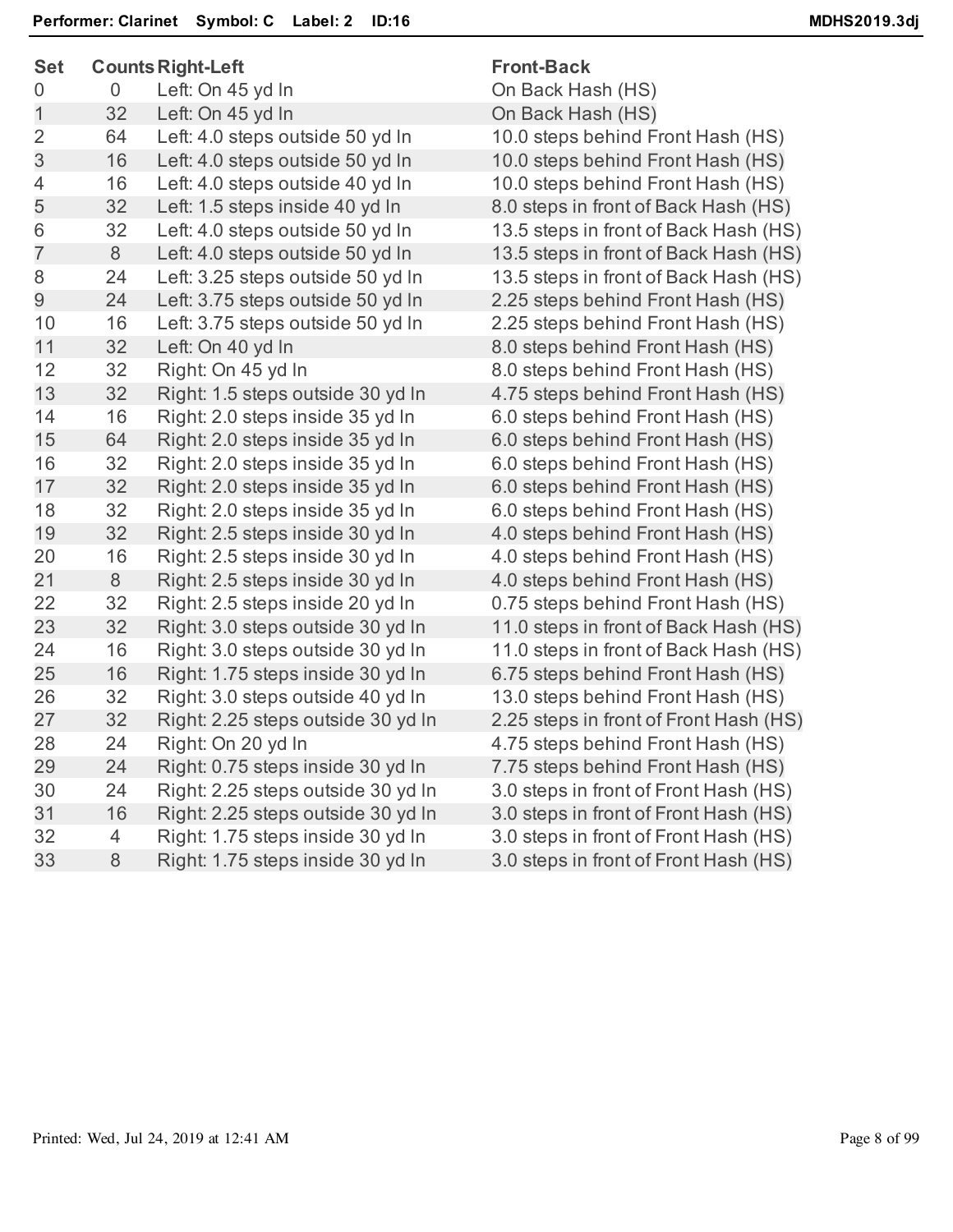| <b>Set</b>     | <b>Counts Right-Left</b> |                                    | <b>Front-Back</b>                      |
|----------------|--------------------------|------------------------------------|----------------------------------------|
| 0              | $\overline{0}$           | On 50 yd In                        | On Back Hash (HS)                      |
| 1              | 32                       | On 50 yd In                        | On Back Hash (HS)                      |
| $\overline{2}$ | 64                       | On 50 yd In                        | 10.0 steps behind Front Hash (HS)      |
| 3              | 16                       | On 50 yd In                        | 10.0 steps behind Front Hash (HS)      |
| 4              | 16                       | Left: On 40 yd In                  | 10.0 steps behind Front Hash (HS)      |
| 5              | 32                       | Left: 4.0 steps outside 45 yd In   | 8.0 steps in front of Back Hash (HS)   |
| 6              | 32                       | Left: 3.75 steps inside 45 yd In   | 12.0 steps behind Front Hash (HS)      |
| $\overline{7}$ | 8                        | Left: 3.75 steps inside 45 yd In   | 12.0 steps behind Front Hash (HS)      |
| 8              | 24                       | Left: 2.5 steps inside 45 yd In    | 12.75 steps in front of Back Hash (HS) |
| 9              | 24                       | Left: 2.0 steps inside 45 yd In    | 1.0 steps behind Front Hash (HS)       |
| 10             | 16                       | Left: 2.0 steps inside 45 yd In    | 1.0 steps behind Front Hash (HS)       |
| 11             | 32                       | Left: 4.0 steps outside 40 yd In   | 8.0 steps behind Front Hash (HS)       |
| 12             | 32                       | Right: 4.0 steps inside 45 yd In   | 8.0 steps behind Front Hash (HS)       |
| 13             | 32                       | Right: 1.0 steps inside 30 yd In   | 3.5 steps behind Front Hash (HS)       |
| 14             | 16                       | Right: 2.0 steps outside 35 yd In  | 2.0 steps behind Front Hash (HS)       |
| 15             | 64                       | Right: 2.0 steps outside 35 yd In  | 2.0 steps behind Front Hash (HS)       |
| 16             | 32                       | Right: 2.0 steps outside 35 yd In  | 2.0 steps behind Front Hash (HS)       |
| 17             | 32                       | Right: 2.0 steps outside 35 yd In  | 2.0 steps behind Front Hash (HS)       |
| 18             | 32                       | Right: 2.0 steps outside 35 yd In  | 2.0 steps behind Front Hash (HS)       |
| 19             | 32                       | Right: 3.0 steps outside 35 yd In  | 4.0 steps behind Front Hash (HS)       |
| 20             | 16                       | Right: 3.0 steps outside 35 yd In  | 4.0 steps behind Front Hash (HS)       |
| 21             | 8                        | Right: 3.0 steps outside 35 yd In  | 4.0 steps behind Front Hash (HS)       |
| 22             | 32                       | Right: 2.75 steps outside 25 yd In | 1.25 steps behind Front Hash (HS)      |
| 23             | 32                       | Right: 2.75 steps outside 30 yd In | 13.75 steps in front of Back Hash (HS) |
| 24             | 16                       | Right: 2.75 steps outside 30 yd In | 13.75 steps in front of Back Hash (HS) |
| 25             | 16                       | Right: 3.5 steps inside 30 yd In   | 8.5 steps behind Front Hash (HS)       |
| 26             | 32                       | Right: 1.25 steps outside 40 yd In | 13.25 steps in front of Back Hash (HS) |
| 27             | 32                       | Right: 0.5 steps outside 30 yd In  | 0.5 steps in front of Front Hash (HS)  |
| 28             | 24                       | Right: 0.75 steps outside 20 yd In | 7.25 steps behind Front Hash (HS)      |
| 29             | 24                       | Right: 1.75 steps outside 30 yd In | 8.0 steps behind Front Hash (HS)       |
| 30             | 24                       | Right: 0.75 steps outside 30 yd In | 0.75 steps in front of Front Hash (HS) |
| 31             | 16                       | Right: 0.75 steps outside 30 yd In | 0.75 steps in front of Front Hash (HS) |
| 32             | 4                        | Right: 3.25 steps inside 30 yd In  | 0.75 steps in front of Front Hash (HS) |
| 33             | $\,8\,$                  | Right: 3.25 steps inside 30 yd In  | 0.75 steps in front of Front Hash (HS) |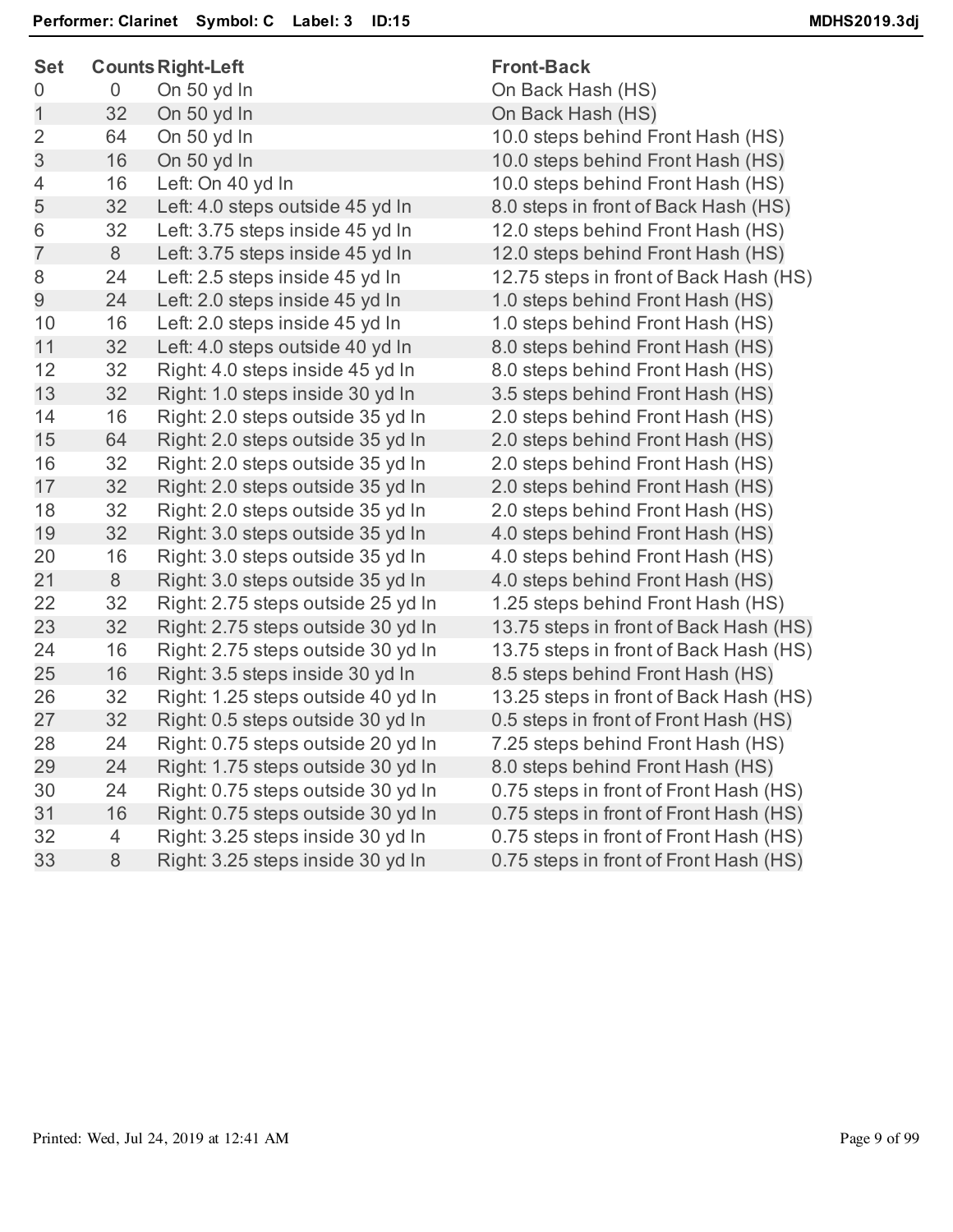| <b>Set</b>     |                | <b>Counts Right-Left</b>           | <b>Front-Back</b>                      |
|----------------|----------------|------------------------------------|----------------------------------------|
| 0              | 0              | Right: On 45 yd In                 | On Back Hash (HS)                      |
| $\mathbf 1$    | 32             | Right: On 45 yd In                 | On Back Hash (HS)                      |
| $\overline{2}$ | 64             | Right: 4.0 steps inside 45 yd In   | 10.0 steps behind Front Hash (HS)      |
| 3              | 16             | Right: 4.0 steps inside 45 yd In   | 10.0 steps behind Front Hash (HS)      |
| 4              | 16             | Left: 4.0 steps outside 45 yd In   | 10.0 steps behind Front Hash (HS)      |
| 5              | 32             | Left: 1.25 steps outside 45 yd In  | 8.0 steps in front of Back Hash (HS)   |
| 6              | 32             | Left: 1.0 steps inside 45 yd In    | 12.0 steps behind Front Hash (HS)      |
| $\overline{7}$ | 8              | Left: 1.0 steps inside 45 yd In    | 12.0 steps behind Front Hash (HS)      |
| 8              | 24             | Left: On 45 yd In                  | 12.0 steps in front of Back Hash (HS)  |
| 9              | 24             | Left: 0.5 steps outside 45 yd In   | 0.25 steps in front of Front Hash (HS) |
| 10             | 16             | Left: 0.5 steps outside 45 yd In   | 0.25 steps in front of Front Hash (HS) |
| 11             | 32             | Left: On 35 yd In                  | 8.0 steps behind Front Hash (HS)       |
| 12             | 32             | On 50 yd In                        | 8.0 steps behind Front Hash (HS)       |
| 13             | 32             | Right: 3.5 steps inside 30 yd In   | 2.25 steps behind Front Hash (HS)      |
| 14             | 16             | Right: 2.0 steps inside 35 yd In   | 2.0 steps in front of Front Hash (HS)  |
| 15             | 64             | Right: 2.0 steps inside 35 yd In   | 2.0 steps in front of Front Hash (HS)  |
| 16             | 32             | Right: 2.0 steps inside 35 yd In   | 2.0 steps in front of Front Hash (HS)  |
| 17             | 32             | Right: 2.0 steps inside 35 yd In   | 2.0 steps in front of Front Hash (HS)  |
| 18             | 32             | Right: 2.0 steps inside 35 yd In   | 2.0 steps in front of Front Hash (HS)  |
| 19             | 32             | Right: 0.5 steps outside 35 yd In  | 4.0 steps behind Front Hash (HS)       |
| 20             | 16             | Right: 0.5 steps outside 35 yd In  | 4.0 steps behind Front Hash (HS)       |
| 21             | 8              | Right: 0.5 steps outside 35 yd In  | 4.0 steps behind Front Hash (HS)       |
| 22             | 32             | Right: 0.25 steps outside 25 yd In | 2.0 steps behind Front Hash (HS)       |
| 23             | 32             | Right: 0.5 steps outside 30 yd In  | 12.75 steps behind Front Hash (HS)     |
| 24             | 16             | Right: 0.5 steps outside 30 yd In  | 12.75 steps behind Front Hash (HS)     |
| 25             | 16             | Right: 2.75 steps outside 35 yd In | 10.25 steps behind Front Hash (HS)     |
| 26             | 32             | Right: 0.75 steps inside 40 yd In  | 12.0 steps in front of Back Hash (HS)  |
| 27             | 32             | Right: 1.25 steps inside 30 yd In  | 1.25 steps behind Front Hash (HS)      |
| 28             | 24             | Right: 0.5 steps outside 20 yd In  | 9.75 steps behind Front Hash (HS)      |
| 29             | 24             | Right: 3.75 steps inside 25 yd In  | 8.25 steps behind Front Hash (HS)      |
| 30             | 24             | Right: 1.25 steps inside 30 yd In  | 0.75 steps behind Front Hash (HS)      |
| 31             | 16             | Right: 1.25 steps inside 30 yd In  | 0.75 steps behind Front Hash (HS)      |
| 32             | $\overline{4}$ | Right: 2.75 steps outside 35 yd In | 0.75 steps behind Front Hash (HS)      |
| 33             | 8              | Right: 2.75 steps outside 35 yd In | 0.75 steps behind Front Hash (HS)      |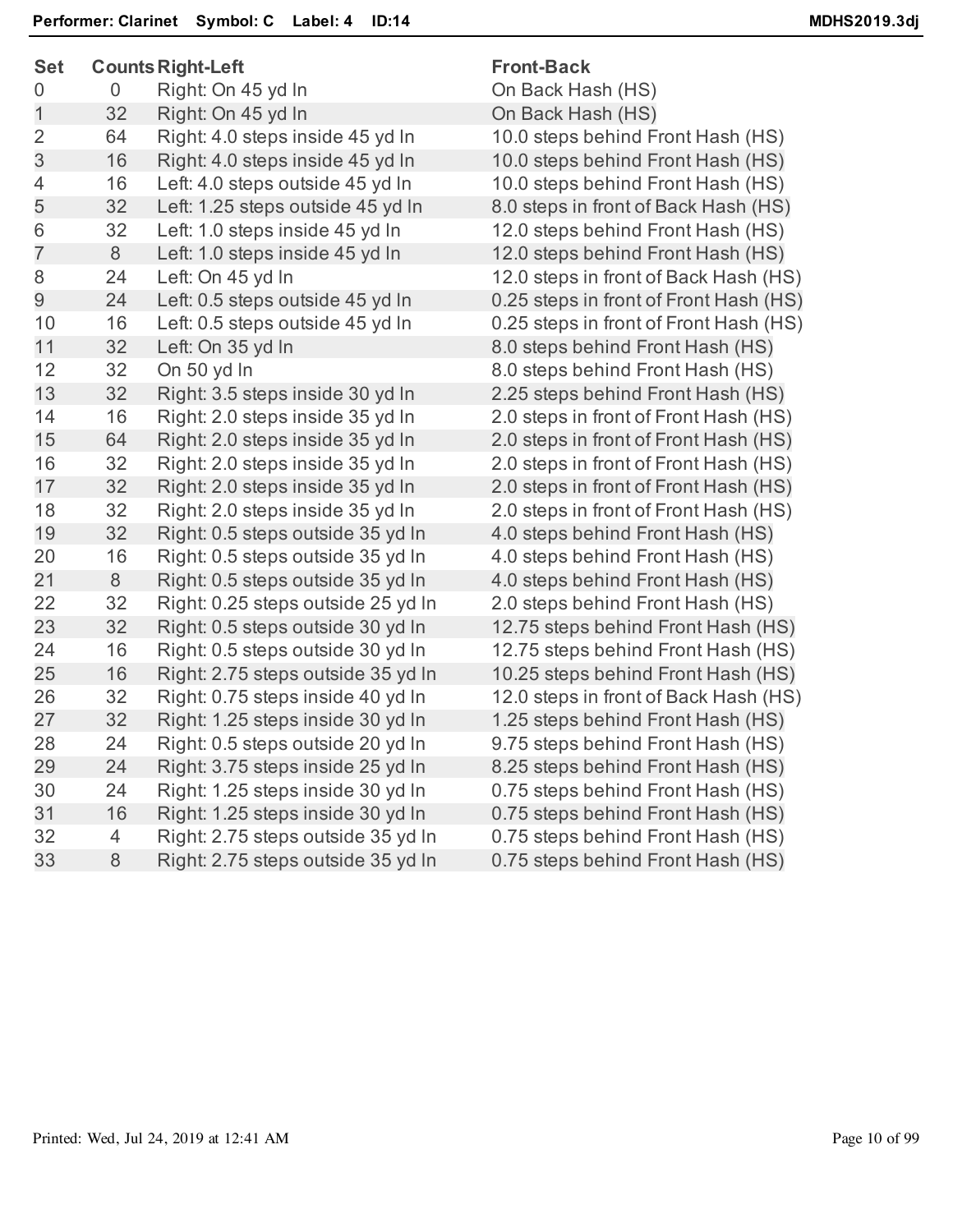| <b>Set</b>     |                | <b>Counts Right-Left</b>           | <b>Front-Back</b>                      |
|----------------|----------------|------------------------------------|----------------------------------------|
| 0              | $\overline{0}$ | Right: On 40 yd In                 | On Back Hash (HS)                      |
| 1              | 32             | Right: On 40 yd In                 | On Back Hash (HS)                      |
| $\overline{2}$ | 64             | Right: On 45 yd In                 | 10.0 steps behind Front Hash (HS)      |
| 3              | 16             | Right: On 45 yd In                 | 10.0 steps behind Front Hash (HS)      |
| 4              | 16             | Left: On 45 yd In                  | 10.0 steps behind Front Hash (HS)      |
| 5              | 32             | Left: 1.5 steps inside 45 yd In    | 8.0 steps in front of Back Hash (HS)   |
| 6              | 32             | Left: 1.75 steps outside 45 yd In  | 12.0 steps behind Front Hash (HS)      |
| $\overline{7}$ | 8              | Left: 1.75 steps outside 45 yd In  | 12.0 steps behind Front Hash (HS)      |
| 8              | 24             | Left: 2.5 steps outside 45 yd In   | 12.75 steps in front of Back Hash (HS) |
| 9              | 24             | Left: 2.75 steps outside 45 yd In  | 1.5 steps in front of Front Hash (HS)  |
| 10             | 16             | Left: 2.75 steps outside 45 yd In  | 1.5 steps in front of Front Hash (HS)  |
| 11             | 32             | Right: 2.0 steps outside 45 yd In  | 5.0 steps behind Front Hash (HS)       |
| 12             | 32             | Right: 2.0 steps inside 25 yd In   | On Front Hash (HS)                     |
| 13             | 32             | Right: 2.25 steps outside 35 yd In | 1.0 steps behind Front Hash (HS)       |
| 14             | 16             | Right: 2.0 steps outside 35 yd In  | 6.0 steps in front of Front Hash (HS)  |
| 15             | 64             | Right: 2.0 steps outside 35 yd In  | 6.0 steps in front of Front Hash (HS)  |
| 16             | 32             | Right: 2.0 steps outside 35 yd In  | 6.0 steps in front of Front Hash (HS)  |
| 17             | 32             | Right: 2.0 steps outside 35 yd In  | 6.0 steps in front of Front Hash (HS)  |
| 18             | 32             | Right: 2.0 steps outside 35 yd In  | 6.0 steps in front of Front Hash (HS)  |
| 19             | 32             | Right: 2.25 steps inside 35 yd In  | 4.0 steps behind Front Hash (HS)       |
| 20             | 16             | Right: 2.25 steps inside 35 yd In  | 4.0 steps behind Front Hash (HS)       |
| 21             | 8              | Right: 2.25 steps inside 35 yd In  | 4.0 steps behind Front Hash (HS)       |
| 22             | 32             | Right: 2.5 steps inside 25 yd In   | 2.5 steps behind Front Hash (HS)       |
| 23             | 32             | Right: 2.25 steps inside 30 yd In  | 13.75 steps behind Front Hash (HS)     |
| 24             | 16             | Right: 2.25 steps inside 30 yd In  | 13.75 steps behind Front Hash (HS)     |
| 25             | 16             | Right: 1.0 steps outside 35 yd In  | 12.0 steps behind Front Hash (HS)      |
| 26             | 32             | Right: 3.5 steps inside 40 yd In   | 12.0 steps in front of Back Hash (HS)  |
| 27             | 32             | Right: 3.0 steps inside 30 yd In   | 3.0 steps behind Front Hash (HS)       |
| 28             | 24             | Right: 0.5 steps inside 20 yd In   | 12.0 steps behind Front Hash (HS)      |
| 29             | 24             | Right: 1.0 steps inside 25 yd In   | 8.5 steps behind Front Hash (HS)       |
| 30             | 24             | Right: 3.75 steps inside 30 yd In  | 1.75 steps behind Front Hash (HS)      |
| 31             | 16             | Right: 3.75 steps inside 30 yd In  | 1.75 steps behind Front Hash (HS)      |
| 32             | 4              | Right: 0.25 steps outside 35 yd In | 1.75 steps behind Front Hash (HS)      |
| 33             | $\,8\,$        | Right: 0.25 steps outside 35 yd In | 1.75 steps behind Front Hash (HS)      |
|                |                |                                    |                                        |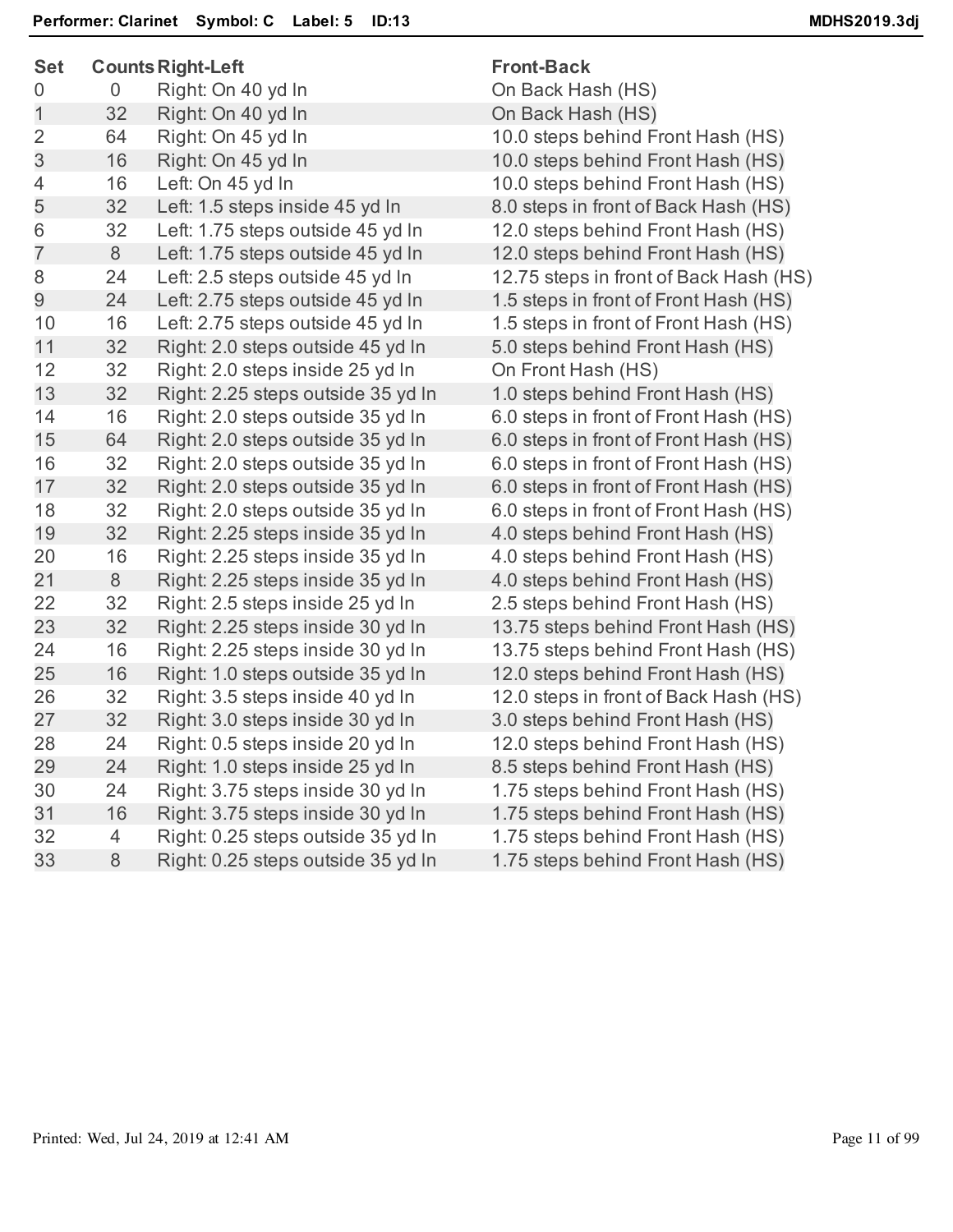| <b>Set</b>     | <b>Counts Right-Left</b> |                                    | <b>Front-Back</b>                      |
|----------------|--------------------------|------------------------------------|----------------------------------------|
| 0              | 0                        | Right: On 35 yd In                 | On Back Hash (HS)                      |
| 1              | 32                       | Right: On 35 yd In                 | On Back Hash (HS)                      |
| $\overline{2}$ | 64                       | Right: 4.0 steps inside 40 yd In   | 10.0 steps behind Front Hash (HS)      |
| 3              | 16                       | Right: 4.0 steps inside 40 yd In   | 10.0 steps behind Front Hash (HS)      |
| 4              | 16                       | Left: 4.0 steps outside 50 yd In   | 10.0 steps behind Front Hash (HS)      |
| 5              | 32                       | Left: 4.0 steps outside 50 yd In   | 8.0 steps in front of Back Hash (HS)   |
| 6              | 32                       | Left: 3.75 steps inside 40 yd In   | 12.0 steps behind Front Hash (HS)      |
| $\overline{7}$ | 8                        | Left: 3.75 steps inside 40 yd In   | 12.0 steps behind Front Hash (HS)      |
| 8              | 24                       | Left: 3.25 steps inside 40 yd In   | 13.5 steps in front of Back Hash (HS)  |
| $\overline{9}$ | 24                       | Left: 3.0 steps inside 40 yd In    | 2.5 steps in front of Front Hash (HS)  |
| 10             | 16                       | Left: 3.0 steps inside 40 yd In    | 2.5 steps in front of Front Hash (HS)  |
| 11             | 32                       | Right: 2.0 steps inside 45 yd In   | 5.0 steps behind Front Hash (HS)       |
| 12             | 32                       | Right: 2.0 steps outside 30 yd In  | On Front Hash (HS)                     |
| 13             | 32                       | Right: 0.25 steps inside 35 yd In  | 0.25 steps in front of Front Hash (HS) |
| 14             | 16                       | Right: 2.0 steps outside 40 yd In  | 10.0 steps behind Front Hash (HS)      |
| 15             | 64                       | Right: 2.0 steps outside 40 yd In  | 10.0 steps behind Front Hash (HS)      |
| 16             | 32                       | Right: 2.0 steps outside 40 yd In  | 10.0 steps behind Front Hash (HS)      |
| 17             | 32                       | Right: 2.0 steps outside 40 yd In  | 10.0 steps behind Front Hash (HS)      |
| 18             | 32                       | Right: 2.0 steps outside 40 yd In  | 10.0 steps behind Front Hash (HS)      |
| 19             | 32                       | Right: 3.25 steps outside 40 yd In | 4.0 steps behind Front Hash (HS)       |
| 20             | 16                       | Right: 3.25 steps outside 40 yd In | 4.0 steps behind Front Hash (HS)       |
| 21             | 8                        | Right: 3.25 steps outside 40 yd In | 4.0 steps behind Front Hash (HS)       |
| 22             | 32                       | Right: 3.0 steps outside 30 yd In  | 3.0 steps behind Front Hash (HS)       |
| 23             | 32                       | Right: 3.25 steps inside 30 yd In  | 11.75 steps in front of Back Hash (HS) |
| 24             | 16                       | Right: 3.25 steps inside 30 yd In  | 11.75 steps in front of Back Hash (HS) |
| 25             | 16                       | Right: 0.75 steps inside 35 yd In  | 13.75 steps behind Front Hash (HS)     |
| 26             | 32                       | Right: 2.0 steps outside 45 yd In  | 12.0 steps in front of Back Hash (HS)  |
| 27             | 32                       | Right: 3.5 steps outside 35 yd In  | 4.75 steps behind Front Hash (HS)      |
| 28             | 24                       | Right: 2.25 steps inside 20 yd In  | 14.0 steps behind Front Hash (HS)      |
| 29             | 24                       | Right: 1.5 steps outside 25 yd In  | 8.75 steps behind Front Hash (HS)      |
| 30             | 24                       | Right: 2.0 steps outside 35 yd In  | 3.0 steps behind Front Hash (HS)       |
| 31             | 16                       | Right: 2.0 steps outside 35 yd In  | 3.0 steps behind Front Hash (HS)       |
| 32             | 4                        | Right: 2.0 steps inside 35 yd In   | 3.0 steps behind Front Hash (HS)       |
| 33             | $8\,$                    | Right: 2.0 steps inside 35 yd In   | 3.0 steps behind Front Hash (HS)       |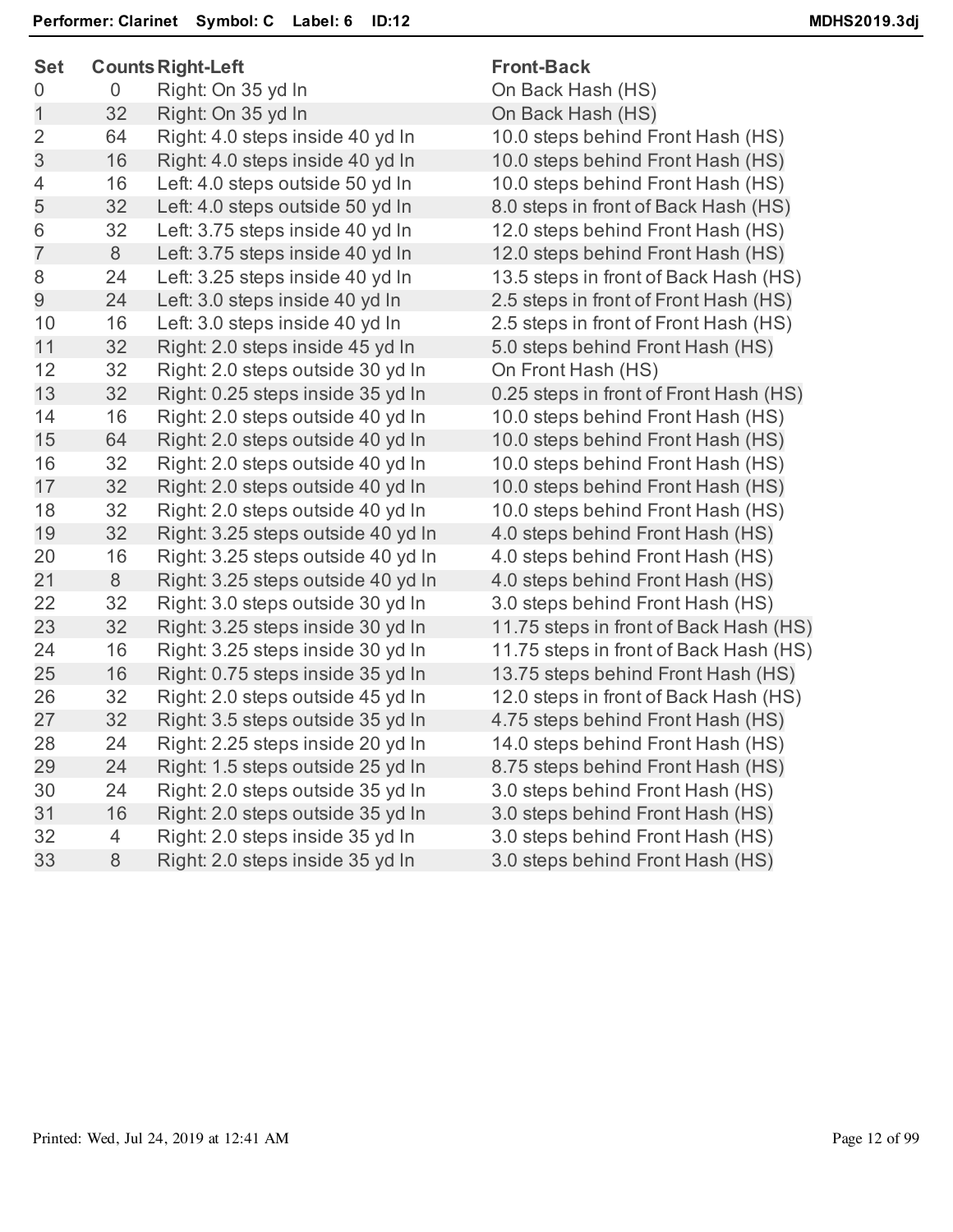| <b>Set</b>     |                | <b>Counts Right-Left</b>           | <b>Front-Back</b>                      |
|----------------|----------------|------------------------------------|----------------------------------------|
| 0              | $\overline{0}$ | Right: On 30 yd In                 | On Back Hash (HS)                      |
| 1              | 32             | Right: On 30 yd In                 | On Back Hash (HS)                      |
| $\overline{2}$ | 64             | Right: On 40 yd In                 | 10.0 steps behind Front Hash (HS)      |
| 3              | 16             | Right: On 40 yd In                 | 10.0 steps behind Front Hash (HS)      |
| $\overline{4}$ | 16             | On 50 yd In                        | 10.0 steps behind Front Hash (HS)      |
| 5              | 32             | Left: 4.0 steps outside 50 yd In   | 10.75 steps in front of Back Hash (HS) |
| 6              | 32             | Left: 1.0 steps inside 40 yd In    | 12.0 steps behind Front Hash (HS)      |
| $\overline{7}$ | 8              | Left: 1.0 steps inside 40 yd In    | 12.0 steps behind Front Hash (HS)      |
| 8              | 24             | Left: 0.75 steps inside 40 yd In   | 13.5 steps behind Front Hash (HS)      |
| 9              | 24             | Left: 0.5 steps inside 40 yd In    | 3.75 steps in front of Front Hash (HS) |
| 10             | 16             | Left: 0.5 steps inside 40 yd In    | 3.75 steps in front of Front Hash (HS) |
| 11             | 32             | Right: 2.0 steps outside 50 yd In  | 5.0 steps behind Front Hash (HS)       |
| 12             | 32             | Right: 2.0 steps inside 30 yd In   | On Front Hash (HS)                     |
| 13             | 32             | Right: 2.75 steps inside 35 yd In  | 1.5 steps in front of Front Hash (HS)  |
| 14             | 16             | Right: 2.0 steps inside 40 yd In   | 6.0 steps behind Front Hash (HS)       |
| 15             | 64             | Right: 2.0 steps inside 40 yd In   | 6.0 steps behind Front Hash (HS)       |
| 16             | 32             | Right: 2.0 steps inside 40 yd In   | 6.0 steps behind Front Hash (HS)       |
| 17             | 32             | Right: 2.0 steps inside 40 yd In   | 6.0 steps behind Front Hash (HS)       |
| 18             | 32             | Right: 2.0 steps inside 40 yd In   | 6.0 steps behind Front Hash (HS)       |
| 19             | 32             | Right: 0.75 steps outside 40 yd In | 4.0 steps behind Front Hash (HS)       |
| 20             | 16             | Right: 0.75 steps outside 40 yd In | 4.0 steps behind Front Hash (HS)       |
| 21             | 8              | Right: 0.75 steps outside 40 yd In | 4.0 steps behind Front Hash (HS)       |
| 22             | 32             | Right: 0.25 steps outside 30 yd In | 3.75 steps behind Front Hash (HS)      |
| 23             | 32             | Right: 1.75 steps inside 30 yd In  | 9.25 steps in front of Back Hash (HS)  |
| 24             | 16             | Right: 1.75 steps inside 30 yd In  | 9.25 steps in front of Back Hash (HS)  |
| 25             | 16             | Right: 2.5 steps inside 35 yd In   | 12.5 steps in front of Back Hash (HS)  |
| 26             | 32             | Right: 0.5 steps inside 45 yd In   | 12.0 steps in front of Back Hash (HS)  |
| 27             | 32             | Right: 1.75 steps outside 35 yd In | 6.25 steps behind Front Hash (HS)      |
| 28             | 24             | Right: 3.75 steps outside 25 yd In | 12.5 steps in front of Back Hash (HS)  |
| 29             | 24             | Right: 4.0 steps inside 20 yd In   | 9.5 steps behind Front Hash (HS)       |
| 30             | 24             | Right: 0.25 steps inside 35 yd In  | 4.25 steps behind Front Hash (HS)      |
| 31             | 16             | Right: 0.25 steps inside 35 yd In  | 4.25 steps behind Front Hash (HS)      |
| 32             | 4              | Right: 3.75 steps outside 40 yd In | 4.25 steps behind Front Hash (HS)      |
| 33             | 8              | Right: 3.75 steps outside 40 yd In | 4.25 steps behind Front Hash (HS)      |
|                |                |                                    |                                        |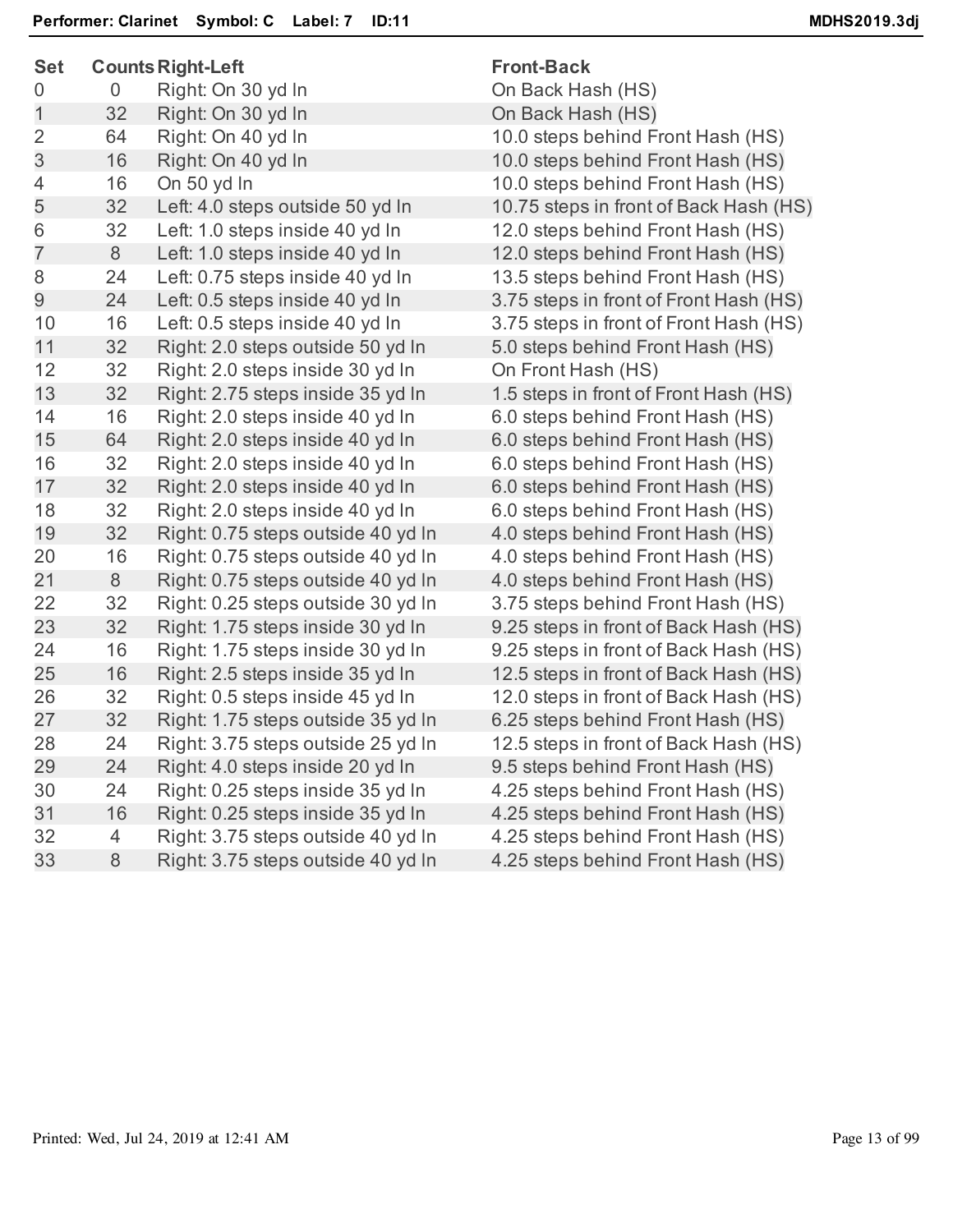| <b>Set</b>     | <b>Counts Right-Left</b> |                                    | <b>Front-Back</b>                     |  |
|----------------|--------------------------|------------------------------------|---------------------------------------|--|
| 0              | 0                        | Right: On 25 yd In                 | On Back Hash (HS)                     |  |
| 1              | 32                       | Right: On 25 yd In                 | On Back Hash (HS)                     |  |
| $\overline{2}$ | 64                       | Right: 4.0 steps inside 35 yd In   | 10.0 steps behind Front Hash (HS)     |  |
| 3              | 16                       | Right: 4.0 steps inside 35 yd In   | 10.0 steps behind Front Hash (HS)     |  |
| 4              | 16                       | Right: 4.0 steps inside 45 yd In   | 10.0 steps behind Front Hash (HS)     |  |
| 5              | 32                       | Left: 4.0 steps outside 50 yd In   | 13.5 steps in front of Back Hash (HS) |  |
| 6              | 32                       | Left: 1.5 steps outside 40 yd In   | 12.0 steps behind Front Hash (HS)     |  |
| $\overline{7}$ | 8                        | Left: 1.5 steps outside 40 yd In   | 12.0 steps behind Front Hash (HS)     |  |
| 8              | 24                       | Left: 1.5 steps outside 40 yd In   | 12.75 steps behind Front Hash (HS)    |  |
| 9              | 24                       | Left: 1.75 steps outside 40 yd In  | 5.0 steps in front of Front Hash (HS) |  |
| 10             | 16                       | Left: 1.75 steps outside 40 yd In  | 5.0 steps in front of Front Hash (HS) |  |
| 11             | 32                       | Left: 2.0 steps outside 50 yd In   | 5.0 steps behind Front Hash (HS)      |  |
| 12             | 32                       | Right: 2.0 steps outside 35 yd In  | On Front Hash (HS)                    |  |
| 13             | 32                       | Right: 2.75 steps outside 40 yd In | 2.5 steps in front of Front Hash (HS) |  |
| 14             | 16                       | Right: 2.0 steps outside 40 yd In  | 2.0 steps behind Front Hash (HS)      |  |
| 15             | 64                       | Right: 2.0 steps outside 40 yd In  | 2.0 steps behind Front Hash (HS)      |  |
| 16             | 32                       | Right: 2.0 steps outside 40 yd In  | 2.0 steps behind Front Hash (HS)      |  |
| 17             | 32                       | Right: 2.0 steps outside 40 yd In  | 2.0 steps behind Front Hash (HS)      |  |
| 18             | 32                       | Right: 2.0 steps outside 40 yd In  | 2.0 steps behind Front Hash (HS)      |  |
| 19             | 32                       | Right: 1.75 steps inside 40 yd In  | 4.0 steps behind Front Hash (HS)      |  |
| 20             | 16                       | Right: 1.75 steps inside 40 yd In  | 4.0 steps behind Front Hash (HS)      |  |
| 21             | 8                        | Right: 1.75 steps inside 40 yd In  | 4.0 steps behind Front Hash (HS)      |  |
| 22             | 32                       | Right: 2.25 steps inside 30 yd In  | 4.25 steps behind Front Hash (HS)     |  |
| 23             | 32                       | Right: 1.0 steps outside 40 yd In  | 3.0 steps behind Back Hash (HS)       |  |
| 24             | 16                       | Right: 1.0 steps outside 40 yd In  | 3.0 steps behind Back Hash (HS)       |  |
| 25             | 16                       | Right: 3.5 steps outside 40 yd In  | 10.5 steps in front of Back Hash (HS) |  |
| 26             | 32                       | Right: 3.25 steps inside 45 yd In  | 12.0 steps in front of Back Hash (HS) |  |
| 27             | 32                       | Right: On 35 yd In                 | 8.0 steps behind Front Hash (HS)      |  |
| 28             | 24                       | Right: 1.5 steps outside 25 yd In  | 11.0 steps in front of Back Hash (HS) |  |
| 29             | 24                       | Right: 1.75 steps inside 20 yd In  | 10.5 steps behind Front Hash (HS)     |  |
| 30             | 24                       | Right: 0.75 steps inside 35 yd In  | 6.25 steps behind Front Hash (HS)     |  |
| 31             | 16                       | Right: 0.75 steps inside 35 yd In  | 6.25 steps behind Front Hash (HS)     |  |
| 32             | 4                        | Right: 3.25 steps outside 40 yd In | 6.25 steps behind Front Hash (HS)     |  |
| 33             | 8                        | Right: 3.25 steps outside 40 yd In | 6.25 steps behind Front Hash (HS)     |  |
|                |                          |                                    |                                       |  |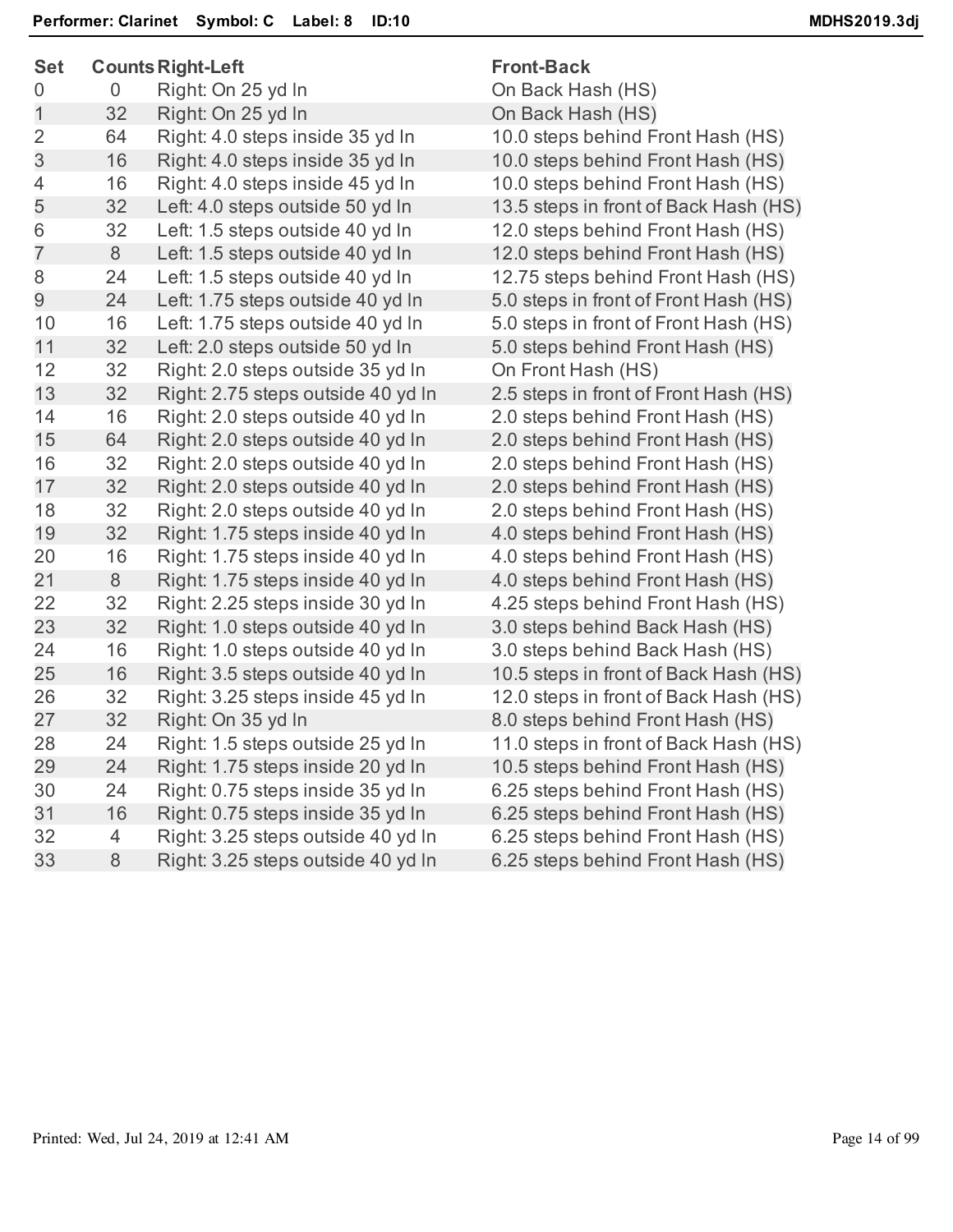| <b>Set</b>     |                | <b>Counts Right-Left</b>           | <b>Front-Back</b>                      |
|----------------|----------------|------------------------------------|----------------------------------------|
| 0              | $\overline{0}$ | Right: On 25 yd In                 | 8.0 steps in front of Back Hash (HS)   |
| 1              | 32             | Right: On 25 yd In                 | 8.0 steps in front of Back Hash (HS)   |
| $\overline{2}$ | 64             | Right: 4.0 steps inside 35 yd In   | 6.0 steps behind Front Hash (HS)       |
| 3              | 16             | Right: 4.0 steps inside 35 yd In   | 6.0 steps behind Front Hash (HS)       |
| 4              | 16             | Right: 4.0 steps inside 45 yd In   | 6.0 steps behind Front Hash (HS)       |
| 5              | 32             | Left: 3.75 steps inside 45 yd In   | 12.0 steps behind Front Hash (HS)      |
| 6              | 32             | Left: 3.75 steps inside 35 yd In   | 12.0 steps behind Front Hash (HS)      |
| $\overline{7}$ | 8              | Left: 3.75 steps inside 35 yd In   | 12.0 steps behind Front Hash (HS)      |
| 8              | 24             | Left: 4.0 steps outside 40 yd In   | 12.0 steps behind Front Hash (HS)      |
| 9              | 24             | Left: 3.75 steps inside 35 yd In   | 6.0 steps in front of Front Hash (HS)  |
| 10             | 16             | Left: 3.75 steps inside 35 yd In   | 6.0 steps in front of Front Hash (HS)  |
| 11             | 32             | Left: 2.0 steps inside 45 yd In    | 5.0 steps behind Front Hash (HS)       |
| 12             | 32             | Right: 2.0 steps inside 35 yd In   | On Front Hash (HS)                     |
| 13             | 32             | Right: 0.25 steps outside 40 yd In | 3.75 steps in front of Front Hash (HS) |
| 14             | 16             | Right: 2.0 steps inside 40 yd In   | 2.0 steps in front of Front Hash (HS)  |
| 15             | 64             | Right: 2.0 steps inside 40 yd In   | 2.0 steps in front of Front Hash (HS)  |
| 16             | 32             | Right: 2.0 steps inside 40 yd In   | 2.0 steps in front of Front Hash (HS)  |
| 17             | 32             | Right: 2.0 steps inside 40 yd In   | 2.0 steps in front of Front Hash (HS)  |
| 18             | 32             | Right: 2.0 steps inside 40 yd In   | 2.0 steps in front of Front Hash (HS)  |
| 19             | 32             | Right: 3.75 steps outside 45 yd In | 4.0 steps behind Front Hash (HS)       |
| 20             | 16             | Right: 3.75 steps outside 45 yd In | 4.0 steps behind Front Hash (HS)       |
| 21             | 8              | Right: 3.75 steps outside 45 yd In | 4.0 steps behind Front Hash (HS)       |
| 22             | 32             | Right: 3.0 steps outside 35 yd In  | 4.75 steps behind Front Hash (HS)      |
| 23             | 32             | Right: 3.0 steps outside 40 yd In  | 1.0 steps behind Back Hash (HS)        |
| 24             | 16             | Right: 3.0 steps outside 40 yd In  | 1.0 steps behind Back Hash (HS)        |
| 25             | 16             | Right: 1.75 steps outside 40 yd In | 8.75 steps in front of Back Hash (HS)  |
| 26             | 32             | Right: 2.25 steps outside 50 yd In | 12.0 steps in front of Back Hash (HS)  |
| 27             | 32             | Right: 2.5 steps inside 35 yd In   | 8.0 steps behind Front Hash (HS)       |
| 28             | 24             | Right: 0.75 steps inside 25 yd In  | 9.75 steps in front of Back Hash (HS)  |
| 29             | 24             | Right: 1.0 steps inside 20 yd In   | 12.75 steps behind Front Hash (HS)     |
| 30             | 24             | Right: 1.25 steps outside 35 yd In | 7.25 steps behind Front Hash (HS)      |
| 31             | 16             | Right: 1.25 steps outside 35 yd In | 7.25 steps behind Front Hash (HS)      |
| 32             | $\overline{4}$ | Right: 2.75 steps inside 35 yd In  | 7.25 steps behind Front Hash (HS)      |
| 33             | 8              | Right: 2.75 steps inside 35 yd In  | 7.25 steps behind Front Hash (HS)      |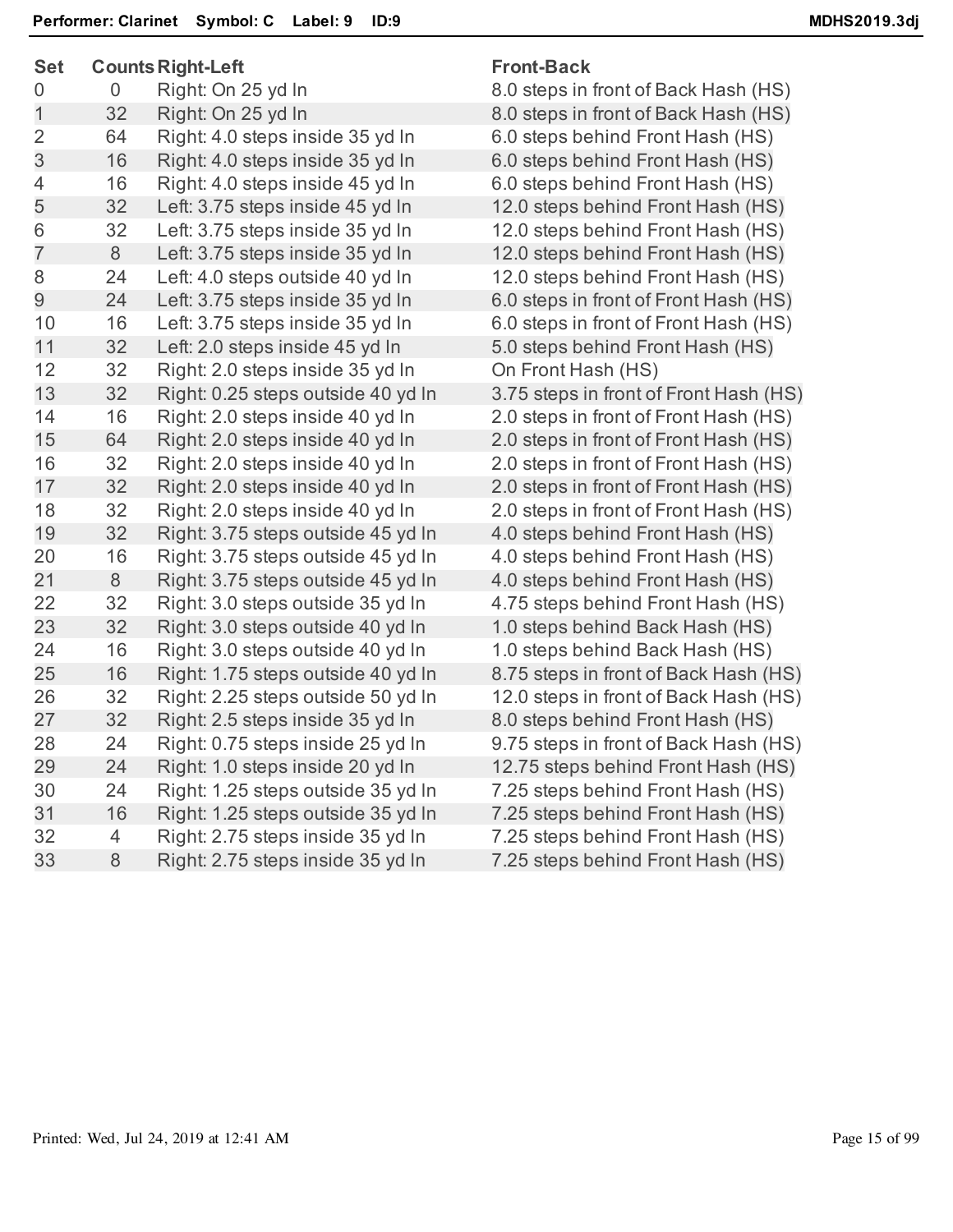| <b>Set</b>     | <b>Counts Right-Left</b> |                                    | <b>Front-Back</b>                      |
|----------------|--------------------------|------------------------------------|----------------------------------------|
| 0              | 0                        | Right: On 30 yd In                 | 8.0 steps in front of Back Hash (HS)   |
| 1              | 32                       | Right: On 30 yd In                 | 8.0 steps in front of Back Hash (HS)   |
| $\overline{2}$ | 64                       | Right: On 40 yd In                 | 6.0 steps behind Front Hash (HS)       |
| 3              | 16                       | Right: On 40 yd In                 | 6.0 steps behind Front Hash (HS)       |
| 4              | 16                       | On 50 yd In                        | 6.0 steps behind Front Hash (HS)       |
| 5              | 32                       | Left: 1.25 steps inside 45 yd In   | 12.0 steps behind Front Hash (HS)      |
| 6              | 32                       | Left: 1.25 steps inside 35 yd In   | 12.0 steps behind Front Hash (HS)      |
| $\overline{7}$ | 8                        | Left: 1.25 steps inside 35 yd In   | 12.0 steps behind Front Hash (HS)      |
| 8              | 24                       | Left: 1.5 steps inside 35 yd In    | 11.25 steps behind Front Hash (HS)     |
| 9              | 24                       | Left: 1.5 steps inside 35 yd In    | 7.25 steps in front of Front Hash (HS) |
| 10             | 16                       | Left: 1.5 steps inside 35 yd In    | 7.25 steps in front of Front Hash (HS) |
| 11             | 32                       | Left: 2.0 steps outside 45 yd In   | 5.0 steps behind Front Hash (HS)       |
| 12             | 32                       | Right: 2.0 steps outside 40 yd In  | On Front Hash (HS)                     |
| 13             | 32                       | Right: 2.25 steps inside 40 yd In  | 5.0 steps in front of Front Hash (HS)  |
| 14             | 16                       | Right: 2.0 steps outside 40 yd In  | 6.0 steps in front of Front Hash (HS)  |
| 15             | 64                       | Right: 2.0 steps outside 40 yd In  | 6.0 steps in front of Front Hash (HS)  |
| 16             | 32                       | Right: 2.0 steps outside 40 yd In  | 6.0 steps in front of Front Hash (HS)  |
| 17             | 32                       | Right: 2.0 steps outside 40 yd In  | 6.0 steps in front of Front Hash (HS)  |
| 18             | 32                       | Right: 2.0 steps outside 40 yd In  | 6.0 steps in front of Front Hash (HS)  |
| 19             | 32                       | Right: 1.25 steps outside 45 yd In | 4.0 steps behind Front Hash (HS)       |
| 20             | 16                       | Right: 1.25 steps outside 45 yd In | 4.0 steps behind Front Hash (HS)       |
| 21             | 8                        | Right: 1.25 steps outside 45 yd In | 4.0 steps behind Front Hash (HS)       |
| 22             | 32                       | Right: 0.25 steps outside 35 yd In | 5.0 steps behind Front Hash (HS)       |
| 23             | 32                       | Right: 2.75 steps outside 40 yd In | 1.75 steps in front of Back Hash (HS)  |
| 24             | 16                       | Right: 2.75 steps outside 40 yd In | 1.75 steps in front of Back Hash (HS)  |
| 25             | 16                       | Right: On 40 yd In                 | 7.0 steps in front of Back Hash (HS)   |
| 26             | 32                       | Left: 0.25 steps outside 50 yd In  | 12.0 steps in front of Back Hash (HS)  |
| 27             | 32                       | Right: 3.0 steps outside 40 yd In  | 8.0 steps behind Front Hash (HS)       |
| 28             | 24                       | Right: 3.0 steps inside 25 yd In   | 8.75 steps in front of Back Hash (HS)  |
| 29             | 24                       | Right: 2.75 steps inside 20 yd In  | 13.25 steps in front of Back Hash (HS) |
| 30             | 24                       | Right: 4.0 steps outside 35 yd In  | 7.5 steps behind Front Hash (HS)       |
| 31             | 16                       | Right: 4.0 steps outside 35 yd In  | 7.5 steps behind Front Hash (HS)       |
| 32             | 4                        | Right: On 35 yd In                 | 7.5 steps behind Front Hash (HS)       |
| 33             | 8                        | Right: On 35 yd In                 | 7.5 steps behind Front Hash (HS)       |
|                |                          |                                    |                                        |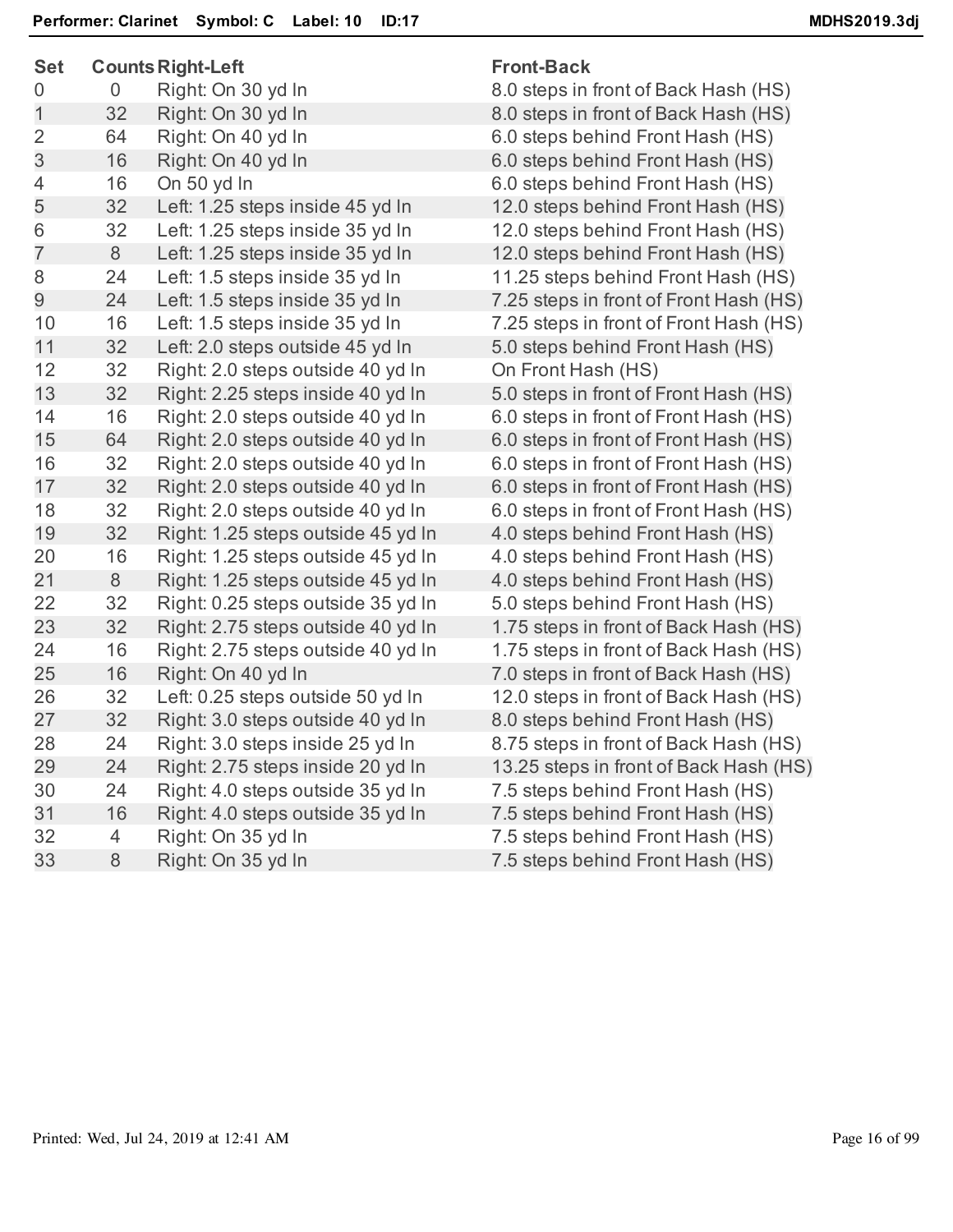| <b>Set</b>     |    | <b>Counts Right-Left</b>           | <b>Front-Back</b>                      |
|----------------|----|------------------------------------|----------------------------------------|
| 0              | 0  | Right: On 35 yd In                 | 8.0 steps in front of Back Hash (HS)   |
| 1              | 32 | Right: On 35 yd In                 | 8.0 steps in front of Back Hash (HS)   |
| $\overline{2}$ | 64 | Right: 4.0 steps inside 40 yd In   | 6.0 steps behind Front Hash (HS)       |
| 3              | 16 | Right: 4.0 steps inside 40 yd In   | 6.0 steps behind Front Hash (HS)       |
| 4              | 16 | Left: 4.0 steps outside 50 yd In   | 6.0 steps behind Front Hash (HS)       |
| 5              | 32 | Left: 1.5 steps outside 45 yd In   | 12.0 steps behind Front Hash (HS)      |
| 6              | 32 | Left: 1.5 steps outside 35 yd In   | 12.0 steps behind Front Hash (HS)      |
| $\overline{7}$ | 8  | Left: 1.5 steps outside 35 yd In   | 12.0 steps behind Front Hash (HS)      |
| 8              | 24 | Left: 0.75 steps outside 35 yd In  | 10.5 steps behind Front Hash (HS)      |
| 9              | 24 | Left: 1.0 steps outside 35 yd In   | 8.5 steps in front of Front Hash (HS)  |
| 10             | 16 | Left: 1.0 steps outside 35 yd In   | 8.5 steps in front of Front Hash (HS)  |
| 11             | 32 | Left: 2.0 steps inside 40 yd In    | 5.0 steps behind Front Hash (HS)       |
| 12             | 32 | Right: 2.0 steps inside 40 yd In   | On Front Hash (HS)                     |
| 13             | 32 | Right: 3.5 steps outside 45 yd In  | 6.25 steps in front of Front Hash (HS) |
| 14             | 16 | Right: 2.0 steps inside 45 yd In   | 6.0 steps behind Front Hash (HS)       |
| 15             | 64 | Right: 2.0 steps inside 45 yd In   | 6.0 steps behind Front Hash (HS)       |
| 16             | 32 | Right: 2.0 steps inside 45 yd In   | 6.0 steps behind Front Hash (HS)       |
| 17             | 32 | Right: 2.0 steps inside 45 yd In   | 6.0 steps behind Front Hash (HS)       |
| 18             | 32 | Right: 2.0 steps inside 45 yd In   | 6.0 steps behind Front Hash (HS)       |
| 19             | 32 | Right: 1.5 steps inside 45 yd In   | 4.0 steps behind Front Hash (HS)       |
| 20             | 16 | Right: 1.5 steps inside 45 yd In   | 4.0 steps behind Front Hash (HS)       |
| 21             | 8  | Right: 1.5 steps inside 45 yd In   | 4.0 steps behind Front Hash (HS)       |
| 22             | 32 | Right: 2.25 steps inside 35 yd In  | 5.5 steps behind Front Hash (HS)       |
| 23             | 32 | Right: 0.5 steps outside 40 yd In  | 3.25 steps in front of Back Hash (HS)  |
| 24             | 16 | Right: 0.5 steps outside 40 yd In  | 3.25 steps in front of Back Hash (HS)  |
| 25             | 16 | Right: 1.75 steps inside 40 yd In  | 5.25 steps in front of Back Hash (HS)  |
| 26             | 32 | Left: 3.0 steps outside 50 yd In   | 12.0 steps in front of Back Hash (HS)  |
| 27             | 32 | Right: 0.75 steps outside 40 yd In | 8.0 steps behind Front Hash (HS)       |
| 28             | 24 | Right: 2.5 steps outside 30 yd In  | 7.75 steps in front of Back Hash (HS)  |
| 29             | 24 | Right: 3.25 steps outside 25 yd In | 11.5 steps in front of Back Hash (HS)  |
| 30             | 24 | Right: 1.5 steps inside 30 yd In   | 7.75 steps behind Front Hash (HS)      |
| 31             | 16 | Right: 1.5 steps inside 30 yd In   | 7.75 steps behind Front Hash (HS)      |
| 32             | 4  | Right: 2.5 steps outside 35 yd In  | 7.75 steps behind Front Hash (HS)      |
| 33             | 8  | Right: 2.5 steps outside 35 yd In  | 7.75 steps behind Front Hash (HS)      |
|                |    |                                    |                                        |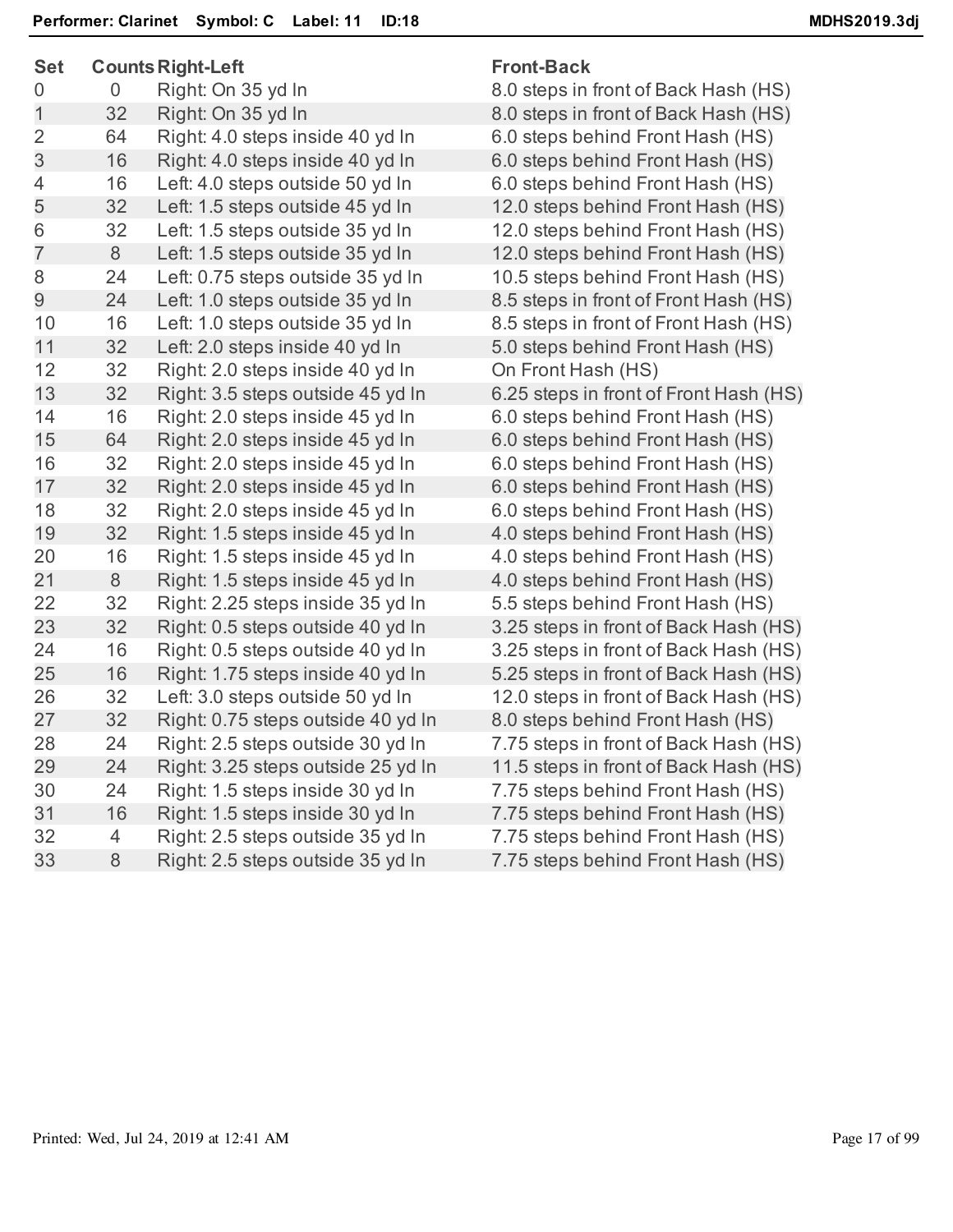| <b>Set</b>     |    | <b>Counts Right-Left</b>           | <b>Front-Back</b>                      |
|----------------|----|------------------------------------|----------------------------------------|
| 0              | 0  | Right: On 40 yd In                 | 8.0 steps in front of Back Hash (HS)   |
| 1              | 32 | Right: On 40 yd In                 | 8.0 steps in front of Back Hash (HS)   |
| $\overline{2}$ | 64 | Right: On 45 yd In                 | 6.0 steps behind Front Hash (HS)       |
| 3              | 16 | Right: On 45 yd In                 | 6.0 steps behind Front Hash (HS)       |
| 4              | 16 | Left: On 45 yd In                  | 6.0 steps behind Front Hash (HS)       |
| 5              | 32 | Left: 3.75 steps inside 40 yd In   | 12.0 steps behind Front Hash (HS)      |
| 6              | 32 | Left: 4.0 steps outside 35 yd In   | 11.75 steps behind Front Hash (HS)     |
| $\overline{7}$ | 8  | Left: 4.0 steps outside 35 yd In   | 11.75 steps behind Front Hash (HS)     |
| 8              | 24 | Left: 3.25 steps outside 35 yd In  | 9.5 steps behind Front Hash (HS)       |
| 9              | 24 | Left: 3.25 steps outside 35 yd In  | 9.75 steps in front of Front Hash (HS) |
| 10             | 16 | Left: 3.25 steps outside 35 yd In  | 9.75 steps in front of Front Hash (HS) |
| 11             | 32 | Left: 2.0 steps outside 40 yd In   | 5.0 steps behind Front Hash (HS)       |
| 12             | 32 | Right: 2.0 steps outside 45 yd In  | On Front Hash (HS)                     |
| 13             | 32 | Right: 1.0 steps outside 45 yd In  | 7.5 steps in front of Front Hash (HS)  |
| 14             | 16 | Right: 2.0 steps outside 45 yd In  | 2.0 steps behind Front Hash (HS)       |
| 15             | 64 | Right: 2.0 steps outside 45 yd In  | 2.0 steps behind Front Hash (HS)       |
| 16             | 32 | Right: 2.0 steps outside 45 yd In  | 2.0 steps behind Front Hash (HS)       |
| 17             | 32 | Right: 2.0 steps outside 45 yd In  | 2.0 steps behind Front Hash (HS)       |
| 18             | 32 | Right: 2.0 steps outside 45 yd In  | 2.0 steps behind Front Hash (HS)       |
| 19             | 32 | Right: 4.0 steps inside 45 yd In   | 4.0 steps behind Front Hash (HS)       |
| 20             | 16 | Right: 4.0 steps inside 45 yd In   | 4.0 steps behind Front Hash (HS)       |
| 21             | 8  | Right: 4.0 steps inside 45 yd In   | 4.0 steps behind Front Hash (HS)       |
| 22             | 32 | Right: 3.0 steps outside 40 yd In  | 5.75 steps behind Front Hash (HS)      |
| 23             | 32 | Right: 2.25 steps inside 40 yd In  | 2.25 steps in front of Back Hash (HS)  |
| 24             | 16 | Right: 2.25 steps inside 40 yd In  | 2.25 steps in front of Back Hash (HS)  |
| 25             | 16 | Right: 3.5 steps inside 40 yd In   | 3.5 steps in front of Back Hash (HS)   |
| 26             | 32 | Left: 2.5 steps inside 45 yd In    | 12.0 steps in front of Back Hash (HS)  |
| 27             | 32 | Right: 1.75 steps inside 40 yd In  | 8.0 steps behind Front Hash (HS)       |
| 28             | 24 | Right: 0.25 steps outside 30 yd In | 7.0 steps in front of Back Hash (HS)   |
| 29             | 24 | Right: 1.0 steps outside 25 yd In  | 10.25 steps in front of Back Hash (HS) |
| 30             | 24 | Right: 1.0 steps outside 30 yd In  | 8.0 steps behind Front Hash (HS)       |
| 31             | 16 | Right: 1.0 steps outside 30 yd In  | 8.0 steps behind Front Hash (HS)       |
| 32             | 4  | Right: 3.0 steps inside 30 yd In   | 8.0 steps behind Front Hash (HS)       |
| 33             | 8  | Right: 3.0 steps inside 30 yd In   | 8.0 steps behind Front Hash (HS)       |
|                |    |                                    |                                        |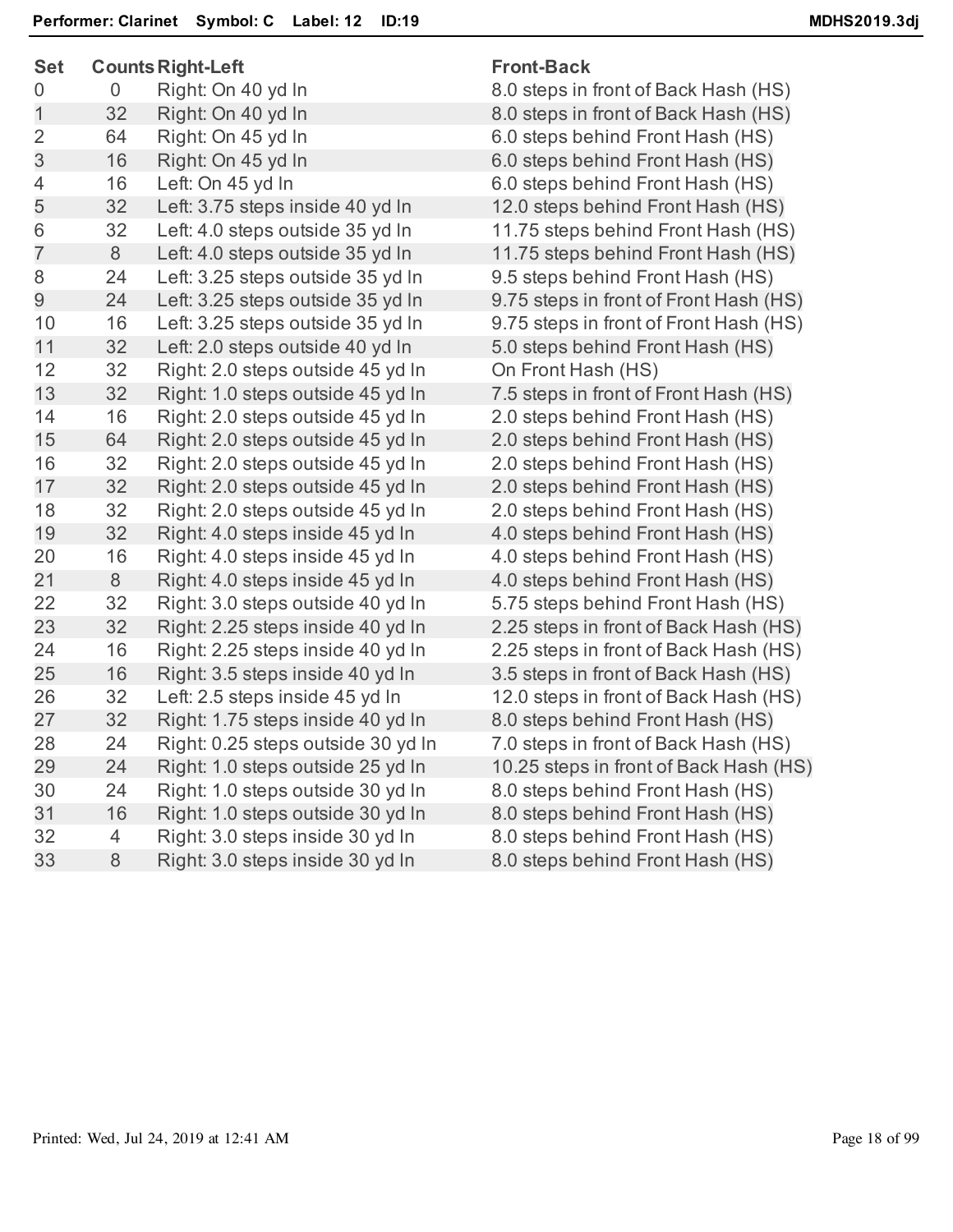| <b>Set</b>     |    | <b>Counts Right-Left</b>           | <b>Front-Back</b>                       |
|----------------|----|------------------------------------|-----------------------------------------|
| 0              | 0  | Right: On 45 yd In                 | 8.0 steps in front of Back Hash (HS)    |
| 1              | 32 | Right: On 45 yd In                 | 8.0 steps in front of Back Hash (HS)    |
| $\overline{2}$ | 64 | Right: 4.0 steps inside 45 yd In   | 6.0 steps behind Front Hash (HS)        |
| 3              | 16 | Right: 4.0 steps inside 45 yd In   | 6.0 steps behind Front Hash (HS)        |
| 4              | 16 | Left: 4.0 steps outside 45 yd In   | 6.0 steps behind Front Hash (HS)        |
| 5              | 32 | Left: 1.25 steps inside 40 yd In   | 12.0 steps behind Front Hash (HS)       |
| 6              | 32 | Left: 4.0 steps outside 35 yd In   | 9.0 steps behind Front Hash (HS)        |
| $\overline{7}$ | 8  | Left: 4.0 steps outside 35 yd In   | 9.0 steps behind Front Hash (HS)        |
| 8              | 24 | Left: 2.5 steps inside 30 yd In    | 8.75 steps behind Front Hash (HS)       |
| 9              | 24 | Left: 2.25 steps inside 30 yd In   | 10.75 steps in front of Front Hash (HS) |
| 10             | 16 | Left: 2.25 steps inside 30 yd In   | 10.75 steps in front of Front Hash (HS) |
| 11             | 32 | Left: 2.0 steps inside 35 yd In    | 5.0 steps behind Front Hash (HS)        |
| 12             | 32 | Right: 2.0 steps inside 45 yd In   | On Front Hash (HS)                      |
| 13             | 32 | Right: 1.5 steps inside 45 yd In   | 8.75 steps in front of Front Hash (HS)  |
| 14             | 16 | Right: 2.0 steps inside 45 yd In   | 2.0 steps in front of Front Hash (HS)   |
| 15             | 64 | Right: 2.0 steps inside 45 yd In   | 2.0 steps in front of Front Hash (HS)   |
| 16             | 32 | Right: 2.0 steps inside 45 yd In   | 2.0 steps in front of Front Hash (HS)   |
| 17             | 32 | Right: 2.0 steps inside 45 yd In   | 2.0 steps in front of Front Hash (HS)   |
| 18             | 32 | Right: 2.0 steps inside 45 yd In   | 2.0 steps in front of Front Hash (HS)   |
| 19             | 32 | Right: 1.5 steps outside 50 yd In  | 4.0 steps behind Front Hash (HS)        |
| 20             | 16 | Right: 1.5 steps outside 50 yd In  | 4.0 steps behind Front Hash (HS)        |
| 21             | 8  | Right: 1.5 steps outside 50 yd In  | 4.0 steps behind Front Hash (HS)        |
| 22             | 32 | Right: 0.25 steps outside 40 yd In | 6.0 steps behind Front Hash (HS)        |
| 23             | 32 | Right: 3.25 steps inside 40 yd In  | 0.25 steps behind Back Hash (HS)        |
| 24             | 16 | Right: 3.25 steps inside 40 yd In  | 0.25 steps behind Back Hash (HS)        |
| 25             | 16 | Right: 2.75 steps outside 45 yd In | 1.75 steps in front of Back Hash (HS)   |
| 26             | 32 | Left: On 45 yd In                  | 12.0 steps in front of Back Hash (HS)   |
| 27             | 32 | Right: 3.75 steps outside 45 yd In | 8.0 steps behind Front Hash (HS)        |
| 28             | 24 | Right: 2.25 steps inside 30 yd In  | 6.5 steps in front of Back Hash (HS)    |
| 29             | 24 | Right: 1.25 steps inside 25 yd In  | 9.0 steps in front of Back Hash (HS)    |
| 30             | 24 | Right: 3.75 steps outside 30 yd In | 8.0 steps behind Front Hash (HS)        |
| 31             | 16 | Right: 3.75 steps outside 30 yd In | 8.0 steps behind Front Hash (HS)        |
| 32             | 4  | Right: 0.25 steps inside 30 yd In  | 8.0 steps behind Front Hash (HS)        |
| 33             | 8  | Right: 0.25 steps inside 30 yd In  | 8.0 steps behind Front Hash (HS)        |
|                |    |                                    |                                         |